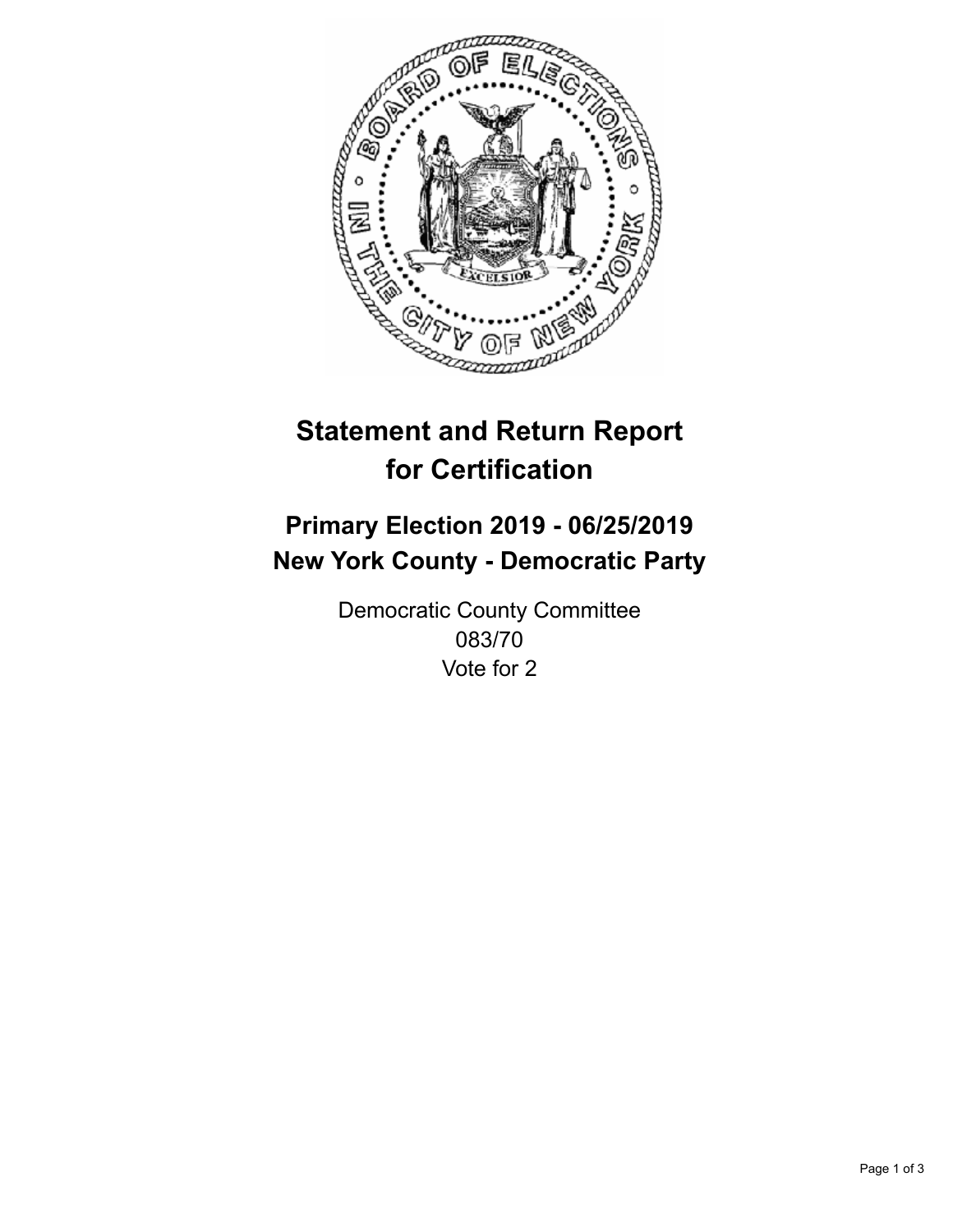

## **Assembly District 70**

| PUBLIC COUNTER                                           | 47 |
|----------------------------------------------------------|----|
| <b>MANUALLY COUNTED EMERGENCY</b>                        | 0  |
| ABSENTEE / MILITARY                                      | 3  |
| <b>AFFIDAVIT</b>                                         | 0  |
| <b>Total Ballots</b>                                     | 50 |
| Less - Inapplicable Federal/Special Presidential Ballots | 0  |
| <b>Total Applicable Ballots</b>                          | 50 |
| <b>LARRY ENGLISH</b>                                     | 5  |
| ARLENE ANDERSON                                          | 12 |
| <b>BARRY J. WEINBERG</b>                                 | 24 |
| <b>INDIRA MARTINEZ</b>                                   | 37 |
| UNATTRIBUTABLE WRITE-IN (WRITE-IN)                       |    |
| <b>Total Votes</b>                                       | 79 |
| Unrecorded                                               | 21 |